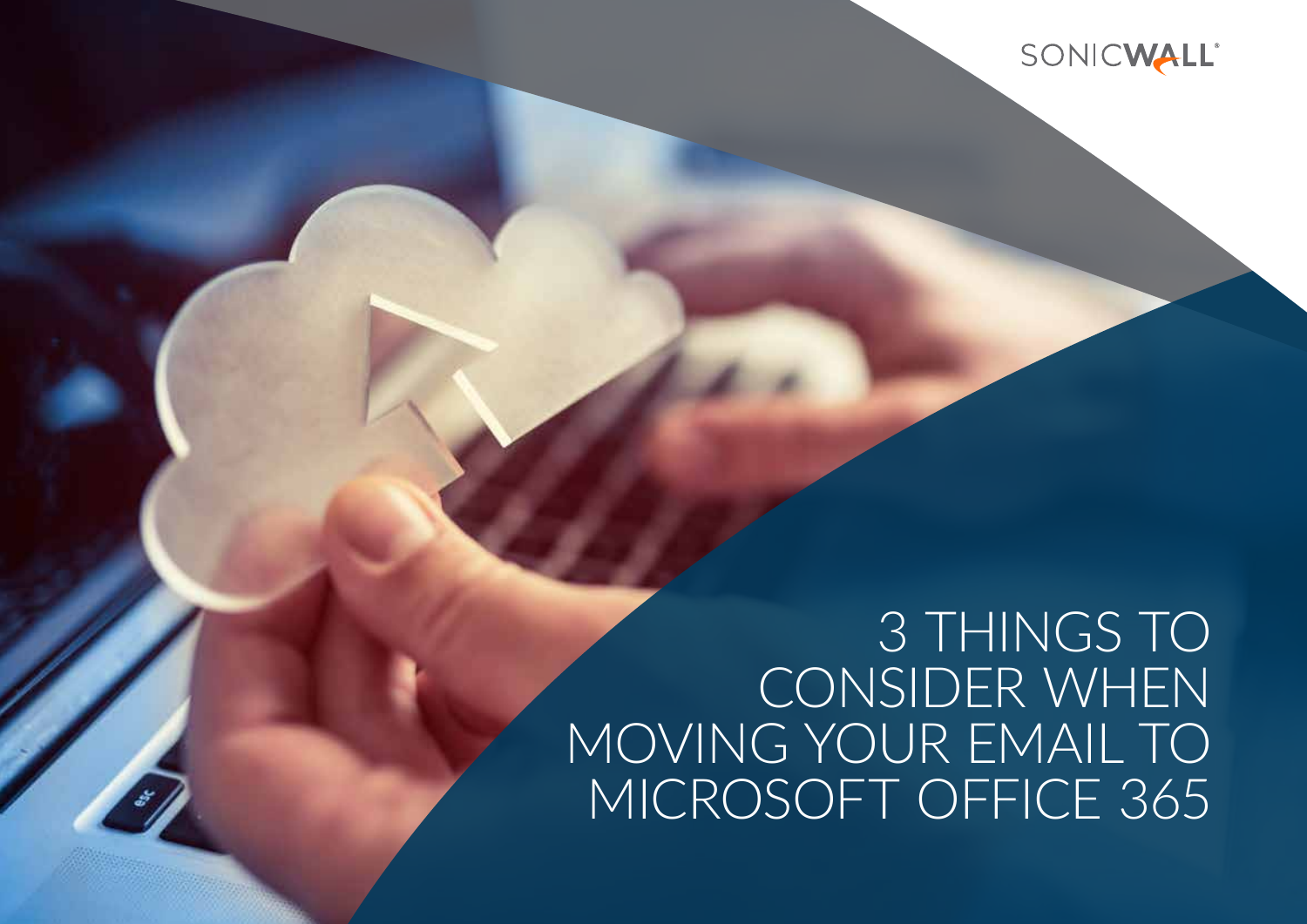## Move to the Cloud

As organizations realize the benefits of moving business applications and services to the cloud, one of the first to move is email service. It is no surprise that businesses of all sizes are increasingly adopting Microsoft Office 365. In addition, organizations are also evaluating a cloud based email security solution to supplement the native security features of O365.





By 2020, 50% of organizations will rely on non-Microsoft security tools<sup>1</sup>

95% of transitioning or new customers are looking for cloud-based email security<sup>2</sup>

*1. Gartner report: [How to Enhance the Security of Office 365](https://www.gartner.com/doc/3830147/enhance-security-office-) 2. Gartner report: [Market Guide for Secure Email Gateways](https://www.gartner.com/doc/3698932/market-guide-secure-email-gateways)*



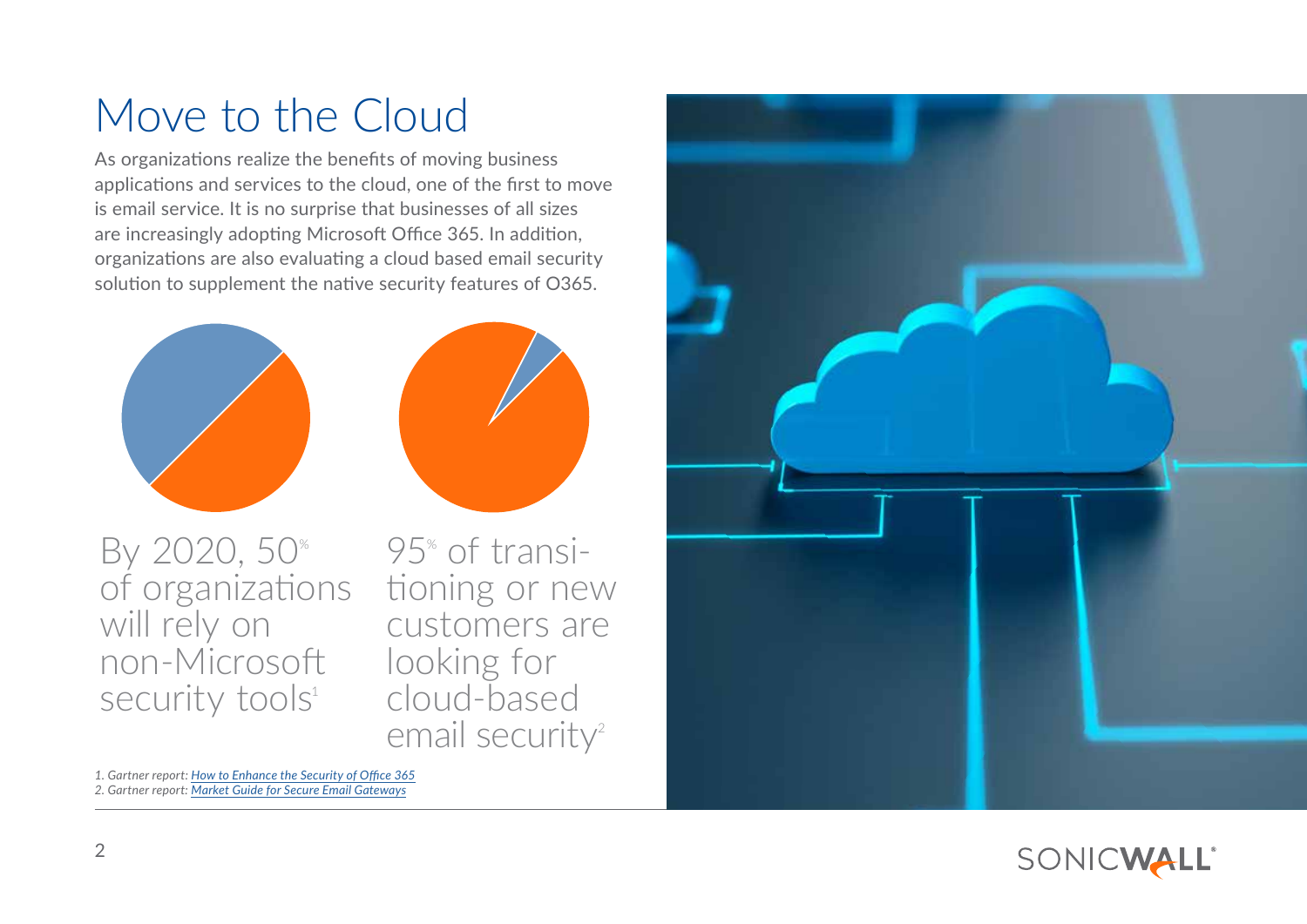

**Pipe Dolou** 

**College** 

in.

Includes all the feature

Plan 1, plus hally install

Planage and Aharing, My

Police

### Choosing the Right Office 365 Plan

Once organizations decide to move their email service to Office 365, they are faced with the task of picking the right Exchange Online plan that delivers business value.

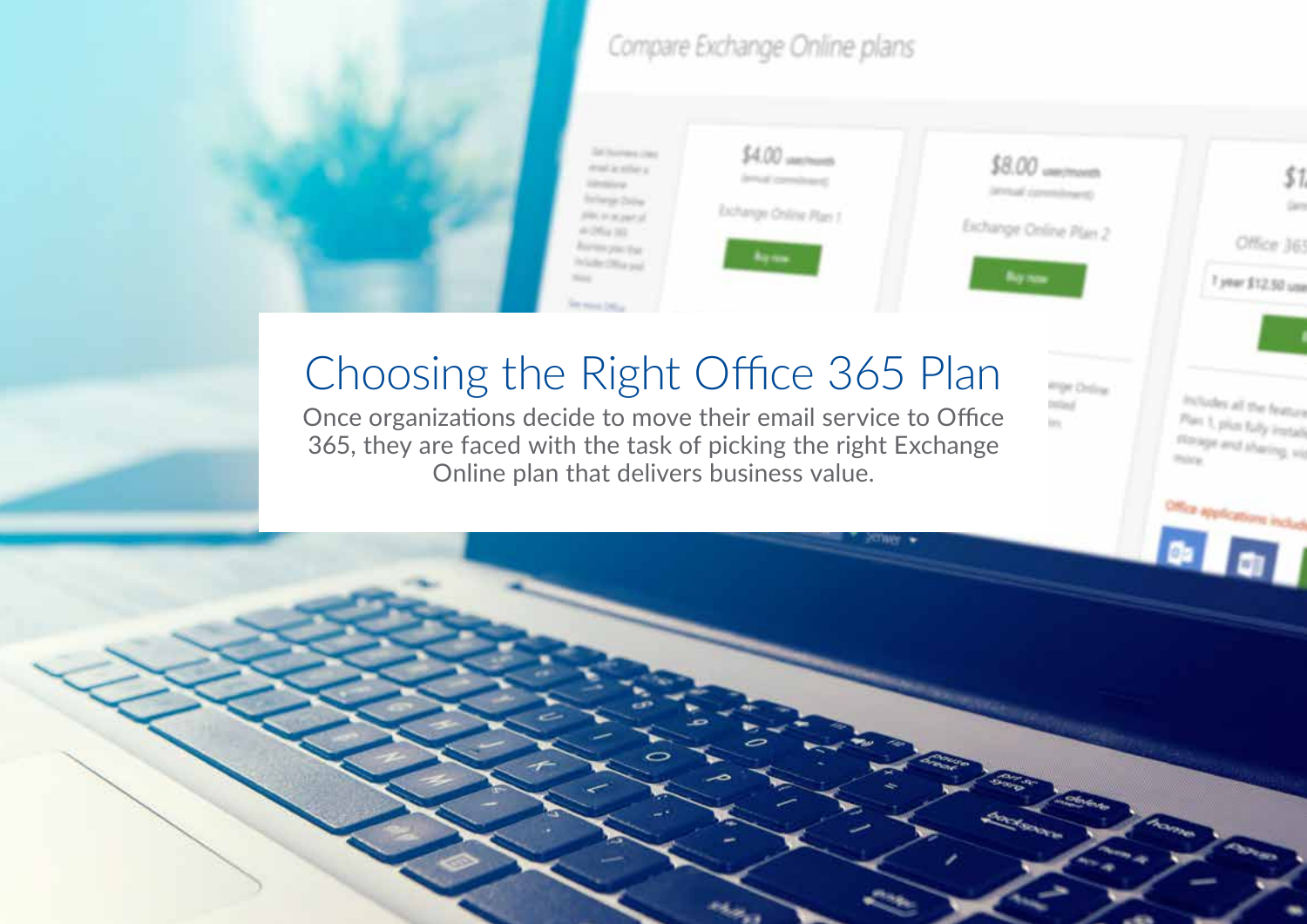### Filling in the Gaps

As you layer add-on subscription services to meet all your on-premises use cases (e.g., advanced threat protection), the cost savings of moving to the cloud can quickly evaporate.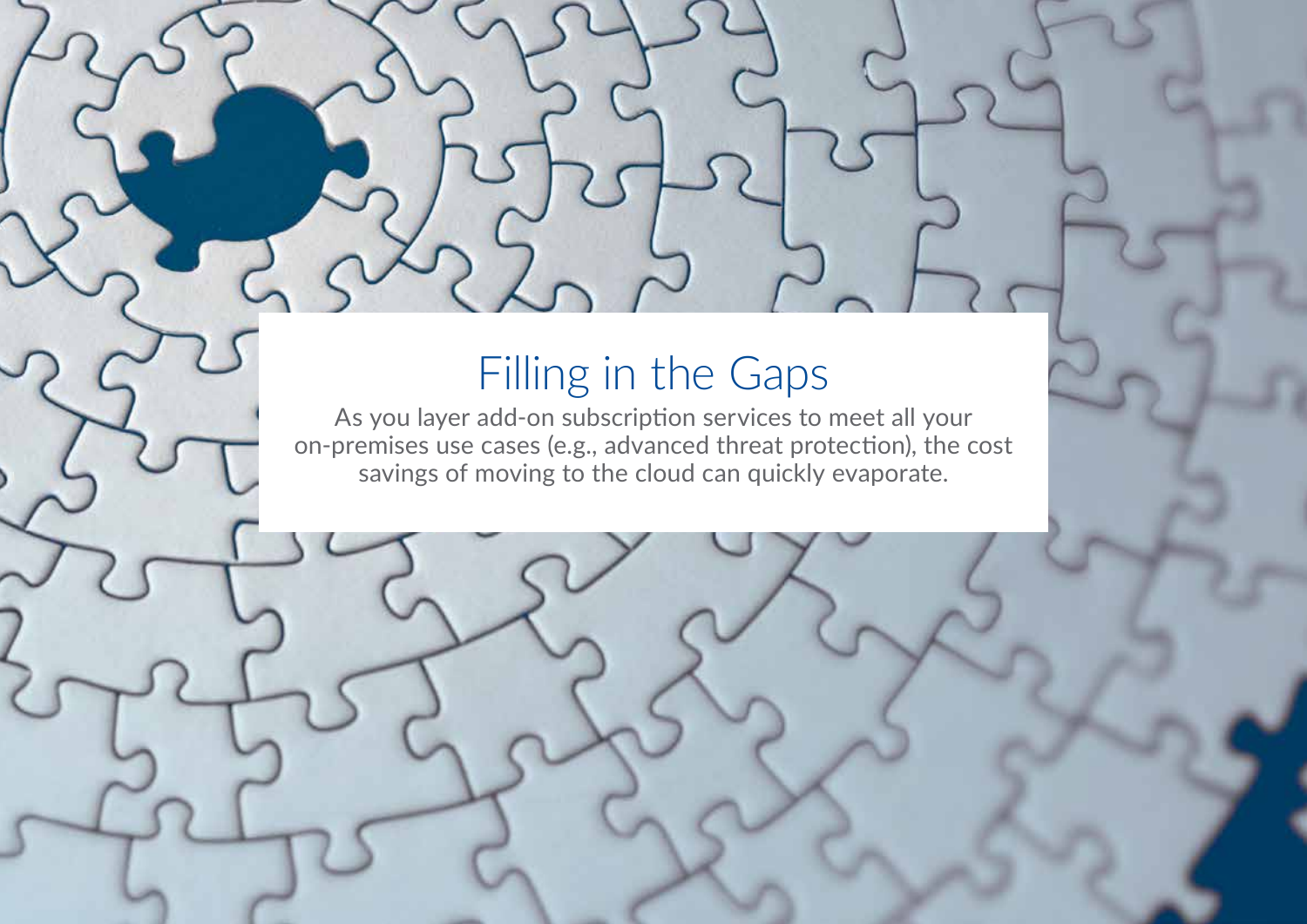#### 3 Things to Consider







#### Advanced Threat Protection

Spear Phishing Ransomware Business Email Compromise Email Fraud

#### DLP and **Compliance**

Industry Regulations Government Mandates Data Leakage

#### Email **Continuity**

**Outages** Maintenance Downtimes

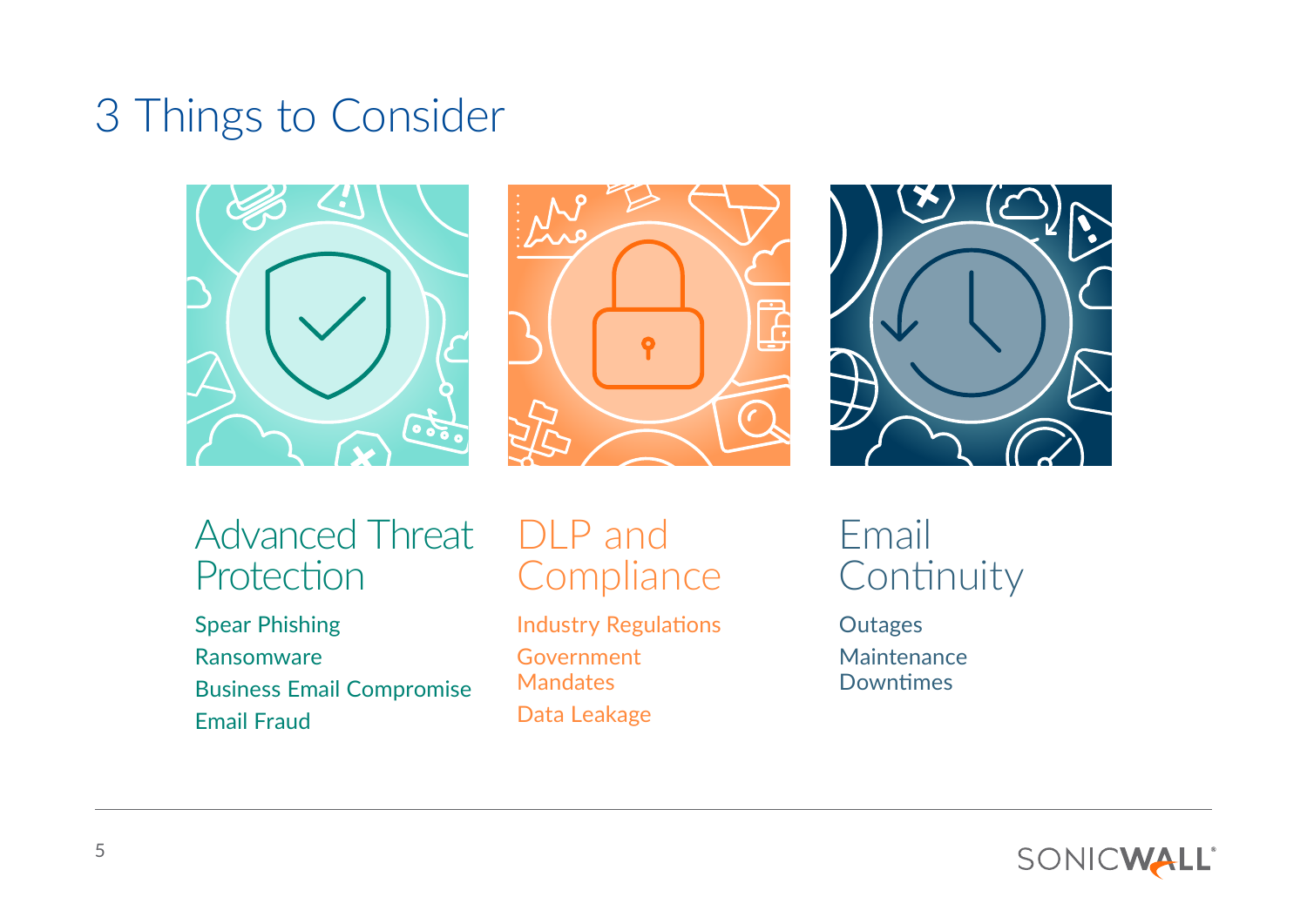#### Advanced Threat Protection

- Office 365 offers Exchange Online Protection (EOP), which includes antispam and anti-malware
- But to stop ransomware, targeted phishing attacks and business email compromise (BEC), you need advanced threat protection features

Office 365 Advanced Threat Protection (ATP) service is included only in top-tier plans (EOP 5 and higher). Lower-tier plans are required to purchase ATP as an add-on service at additional cost.



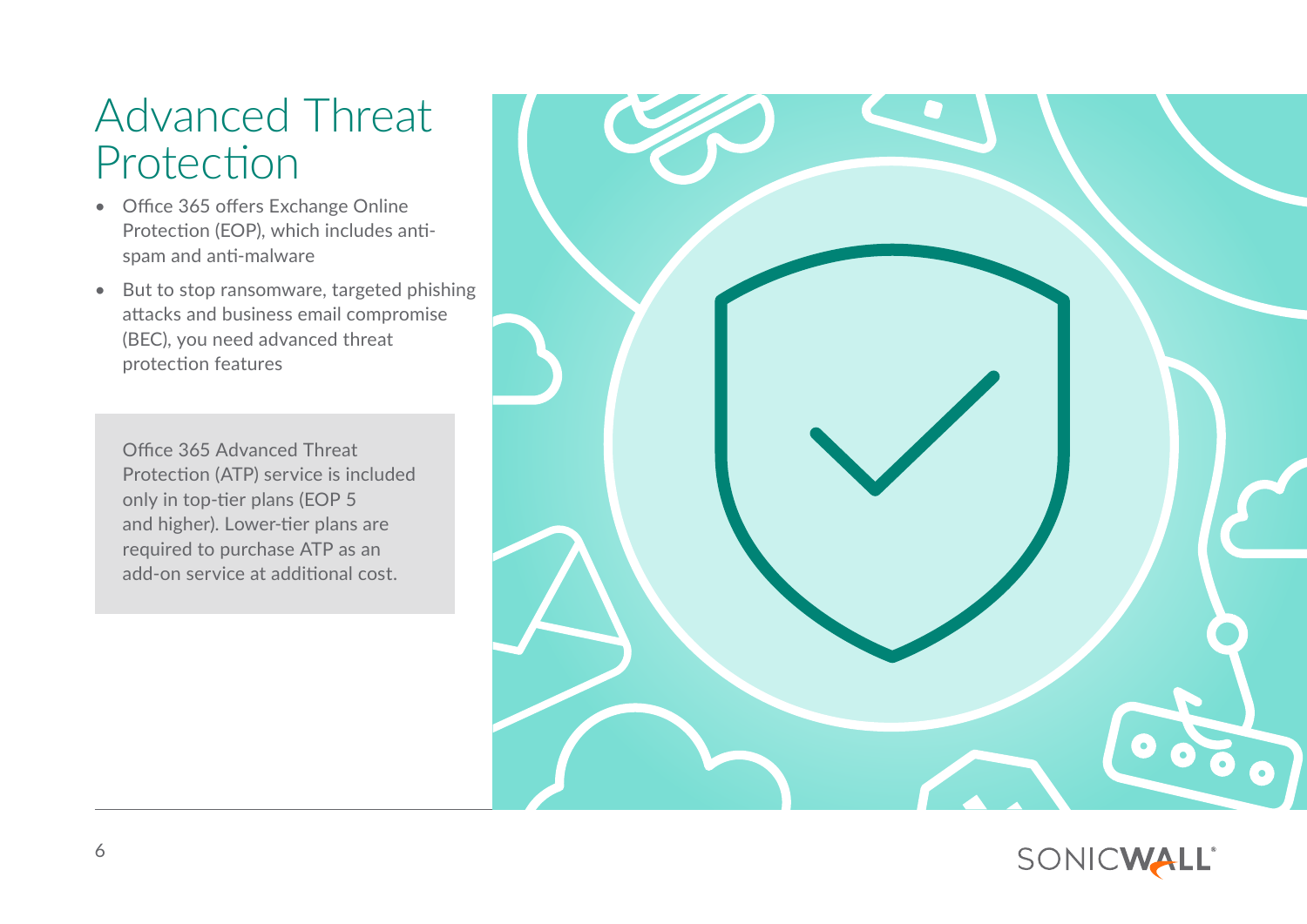## DLP Compliance

- Email is critical to business, and often includes sensitive data, such as deal information, corporate IP, sales/ customer data and more
- Government mandates and industry regulations make it necessary for organizations to ensure their email communications adhere to compliancy standards
- IT admins must reconsider data leakage and compliance concerns in their cloud email servers

Microsoft Office 365 plans include data loss prevention (DLP) and compliance features in the premium plans for enterprises, but the business plans for SMBs may provide only a limited capability, creating a potential security and legal gap.



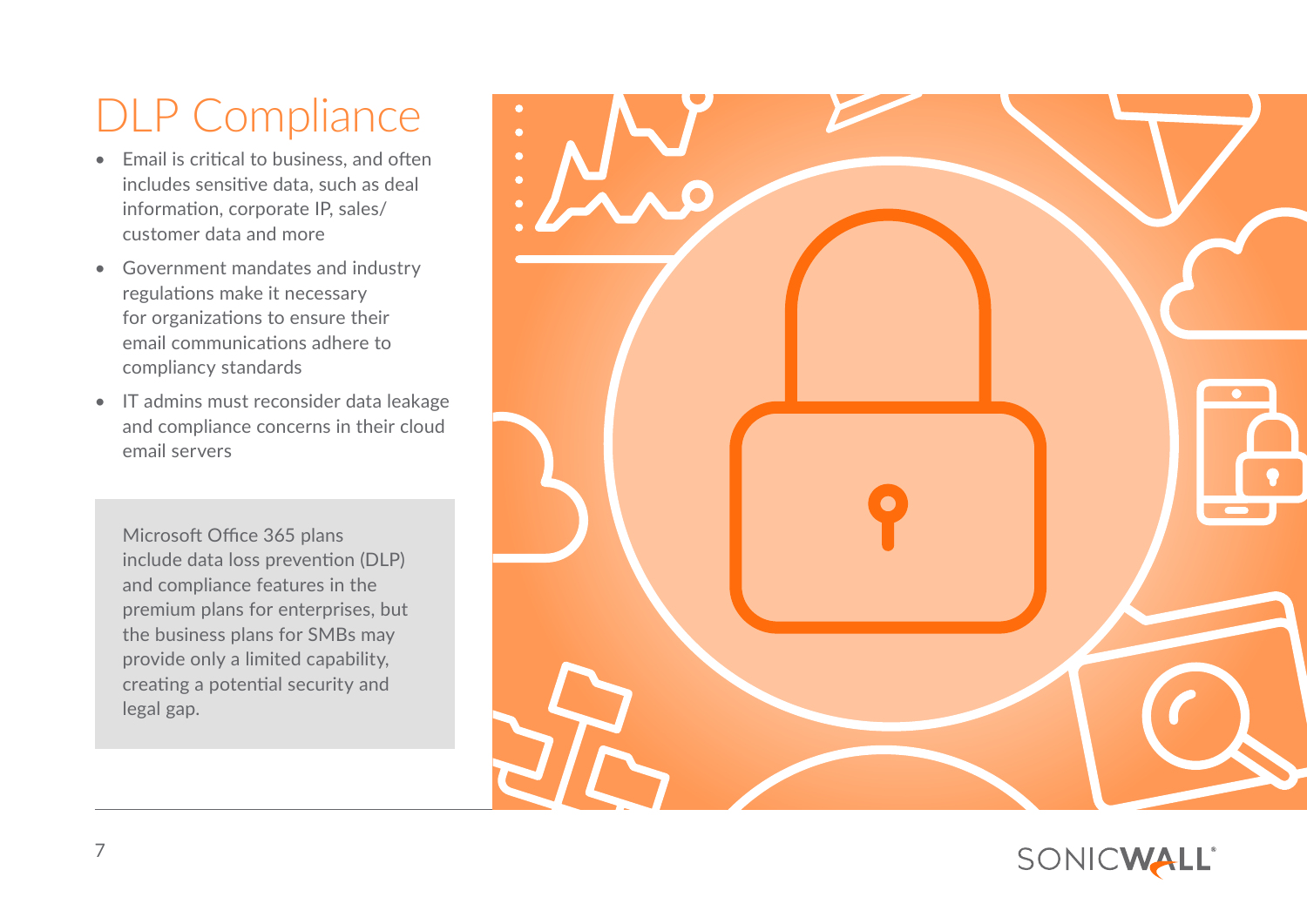# Email Continuity

- With a move to Office 365, some IT admins may neglect the need for business continuity planning required for onpremises infrastructure
- All cloud services are prone to outages, just as on-premises appliances. Should Exchange Online go down, it will be immediately apparent to your endusers
- Office 365 email downtime is more than a nuisance. It can lead to new security risks, as users turn to personal email to stay productive

Microsoft offers service-level agreements of 99.9%, but Office 365 does experience outages. When it does, customers are awarded some form of credit. But what about lost productivity and the potential business impact due to loss of sales? SMBs can rarely justify such an impact to their business.



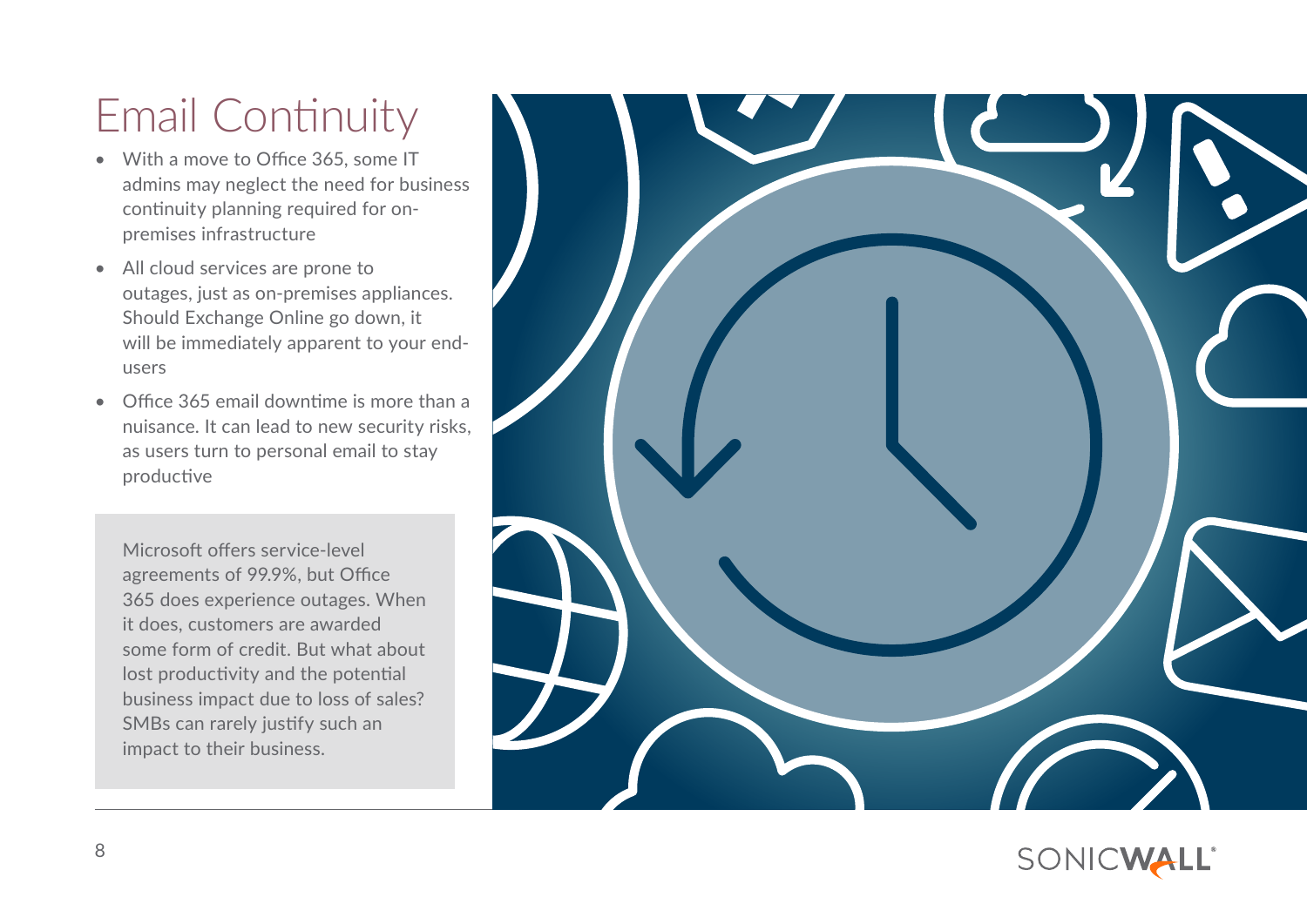#### Making Economic Sense

Layering on required services for security, compliance and continuity can quickly become expensive for organizations. It can make Office 365 a less lucrative prospect, with little savings or significant additional expense due to hidden costs.

 $\mathbf{\bar{p}}$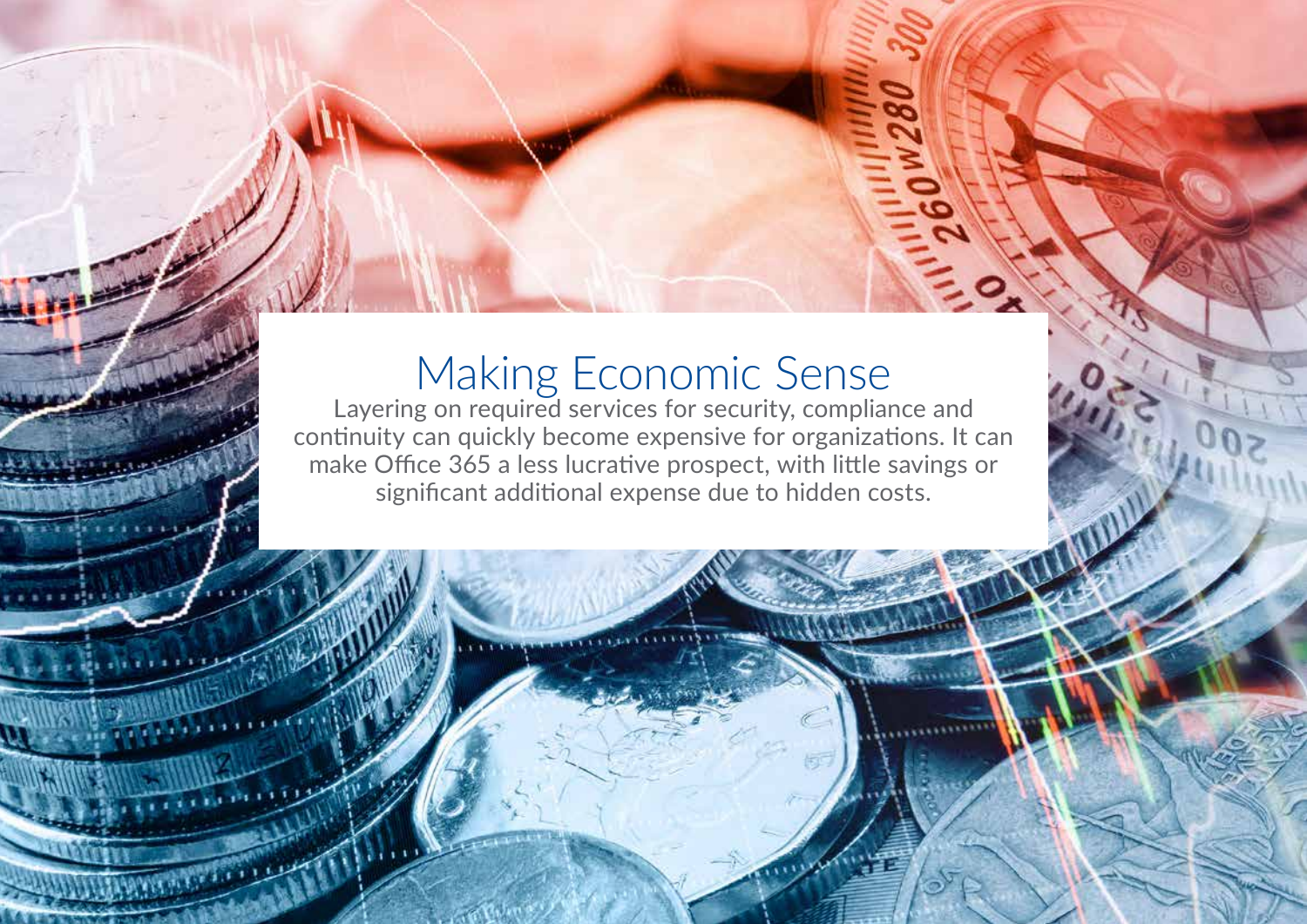## Conclusion

Email continues to be the #1 threat vector for business. Over 90% of data breaches start with an email, underscoring the need for organizations to invest in security best practices and capabilities.

Robust email security requires a multi-layered approach, combining multiple solutions to best protect against constantly evolving threats.

SonicWall's Hosted Email Security (HES) can help you realize the cost savings of adopting Microsoft Office 365 while offering bestin-class advanced threat protection, DLP & compliance and email continuity.

> Read our tech-brief to learn [how SonicWall HES delivers](https://www.sonicwall.com/en-us/resources/solution-brief/tech-brief-ensure-email-continuity-with-sonicwall)  Email Continuity



#### CONTACT US [to schedule a demo](https://www.sonicwall.com/en-us/customers/contact-sales)